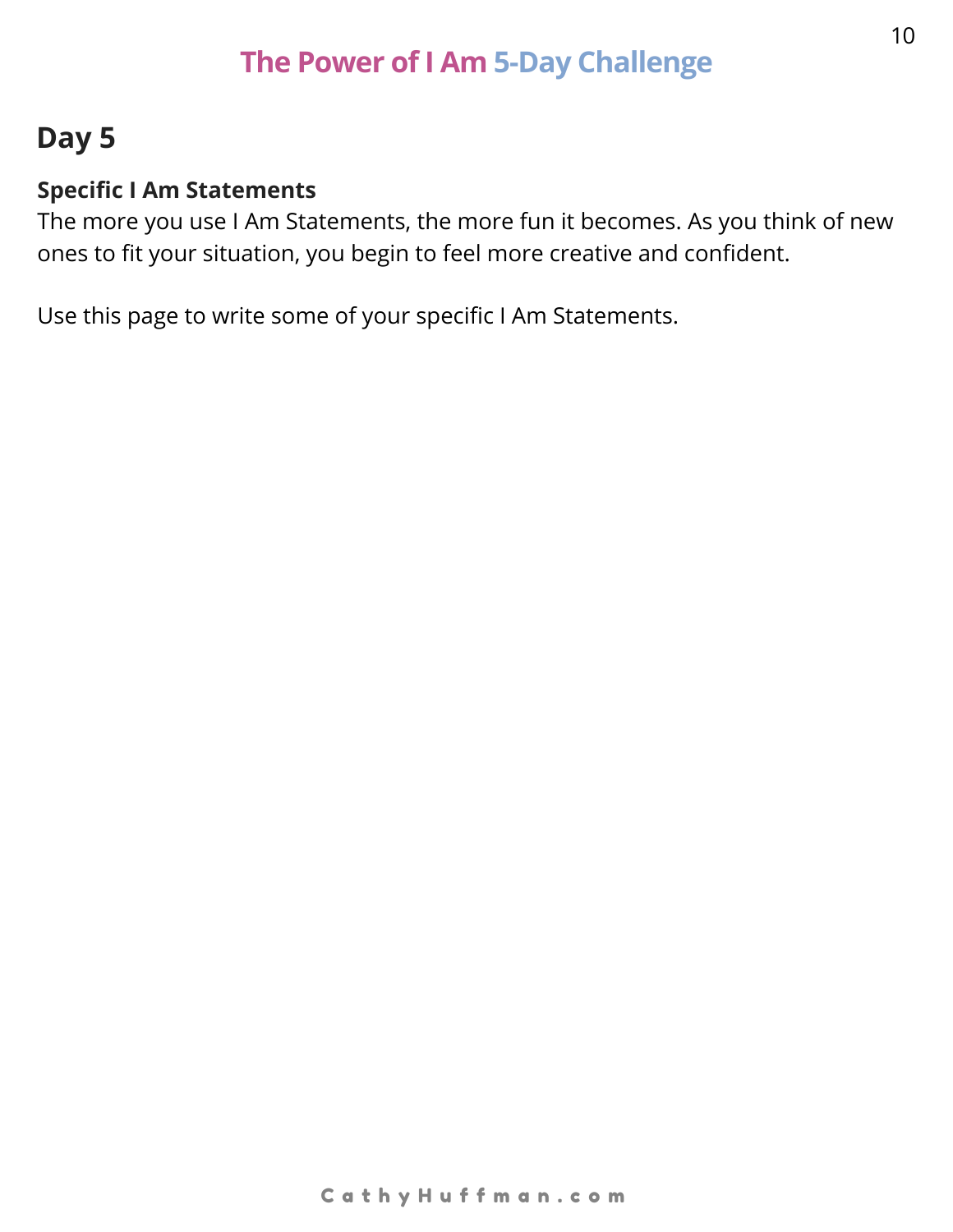# **Day 5**

#### **Here are some statements for career advancement:**

I am seeing the possibilities in my life.

I am qualified. I am skilled. I am polished.

I am able to share my talents.

I am comfortable working with others. I am comfortable sharing my ideas.

I am comfortable speaking in groups. I am confident.

I am getting new assignments. I am easily completing new assignments.

I am confident about this next project.

I am respected by others. I am respectful of myself.

I am supporting myself. I am supported by others.

I am the one for the job.

I am capable of advancing in my career.

I am making a very respectable salary.

I am making more money.

I am deserving of a higher salary. I am looking forward to this pay raise.

I am taking steps to advance my career.

I am interested in professional development.

I am loving the new opportunities that are coming my way.

I am grateful for my professional connections.

I am working for a company that I respect.

I am proud to be employed here. I am recognized for my talents.

I am comfortable trying new things. I am comfortable meeting new people.

I am valued by my employer and my co-workers.

I am creating positive working relationships.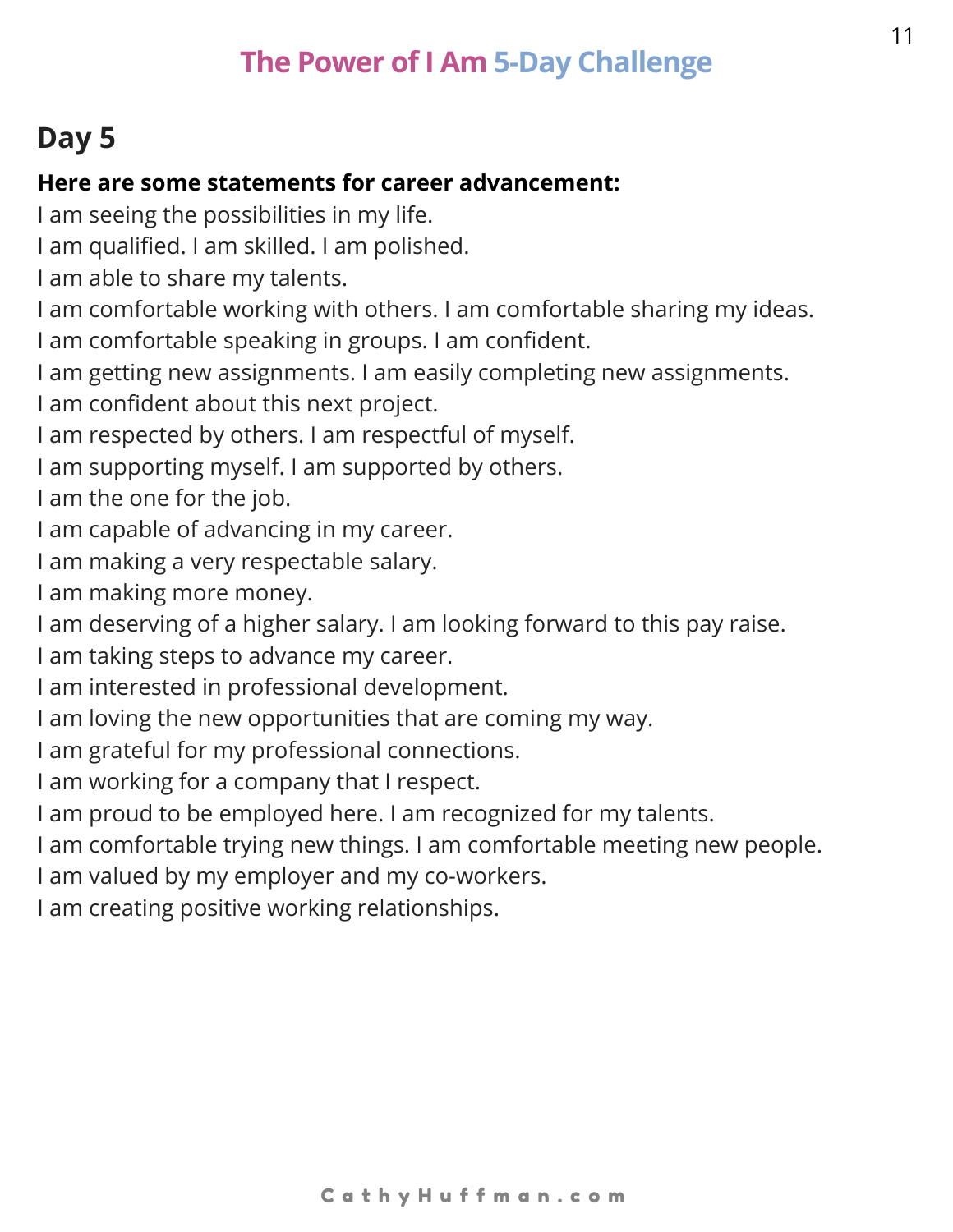# **Day 5**

#### **Here are some statements for business expansion and success.**

- I am starting each week with new energy and confidence.
- I am committed to my business.
- I am rewarded for this commitment.
- I am doing my life's work.
- I am talented and am appreciated for all I do.
- I am attracting paying clients.
- I am selling my products.
- I am booking sessions with my ideal clients.
- I am loving my niche. I am well suited to this niche.
- I am overflowing with love and pride for the work that I am doing.
- I am excited to do this work.
- I am choosing my own schedule.
- I am enjoying being my own boss.
- I am loving the entrepreneurial lifestyle.
- I am building my following.
- I am reaching out to new prospective customers.
- I am known in my community for the good work I do.
- I am learning and excelling at the technology I need to run my business.
- I am delegating effectively.
- I am getting the help I need.
- I am making profitable business connections.
- I am earning a great living.
- I am reaching my financial goals.
- I am bringing in money each week (day or month) using my gifts and talents.
- I am committed to my goals.
- I am planning for my business success.
- I am devoted to my brand.
- I am unstoppable.
- I am moving in the right direction.
- I am proud of my business.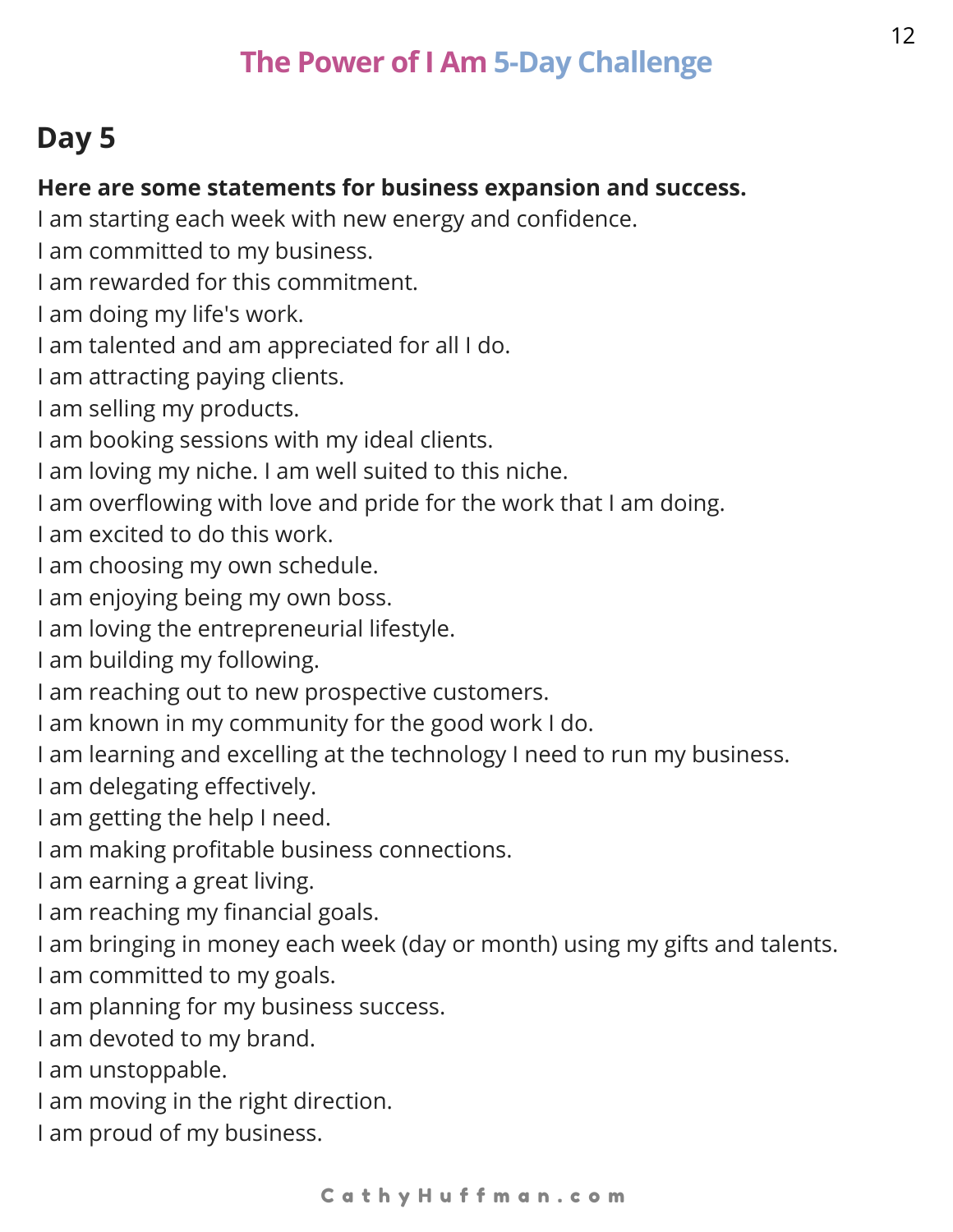# **Day 5**

### **Here are some statements for health and wellness.**

- I am whole.
- I am healthy
- I am vibrant.
- I am energetic.
- I am a friend to my body.
- I am loving my body.
- I am well.
- I am making healthy choices.
- I am planning my meals.
- I am moving everyday.
- I am a priority
- I am making my health a priority
- I am committed to my own wellness.
- I am fit.
- I am making progress
- I am drinking more water.
- I am choosing greens and colorful vegetables.
- I am choosing healthy protein.
- I am paying attention to my nutrition.
- I am trying new healthy foods.
- I am making progress.
- I am feeling healthy and whole.
- I am energized by my new healthy plan.
- I am really taking care of my body like never before.
- I am deserving of health and wellness.
- I am improving my muscle tone.
- I am improving my cardiovascular health.
- I am benefiting in ways I didn't expect.
- I am sleeping better. I am mentally sharp and focused.
- I am active and enjoying my new lifestyle.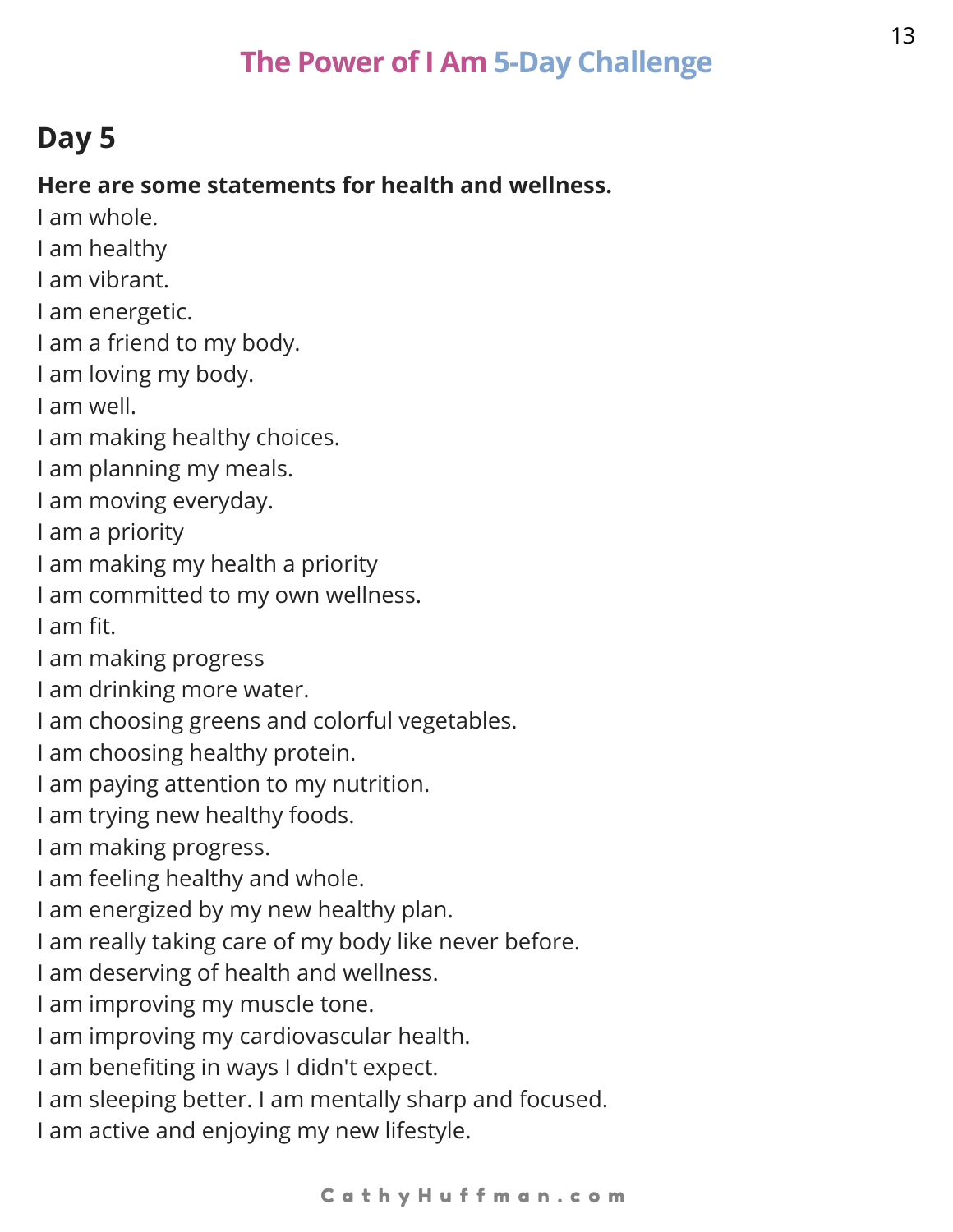## **Day 5**

#### **Here are some statements for life purpose and passion.**

I am aware of my life purpose.

I am fueled by my passion for life.

I am worthy and deserving.

I am loved.

I am loveable.

I am surrounded by people I love.

I am doing work I love

- I am in love with life.
- I am supported by a loving Universe.

I am accepting of myself exactly as I am.

I am gentle with myself.

I am right where I need to be.

I am delighted by all that life has to offer.

I am setting intentions for my life.

#### **Here are some statements for gratitude and abundance.**

I am grateful for all that I see.

- I am devoted to a life of gratitude.
- I am deserving of financial abundance.

I am accepting of prosperity.

I am earning good pay for a job well done.

I am open to all of the wonderful things that life has to offer.

I am unlimited.

- I am full of pure potential.
- I am enjoying the plenty of life.
- I am sharing my good fortune with friends and family.
- I am charitable toward others.
- I am thriving and flourishing